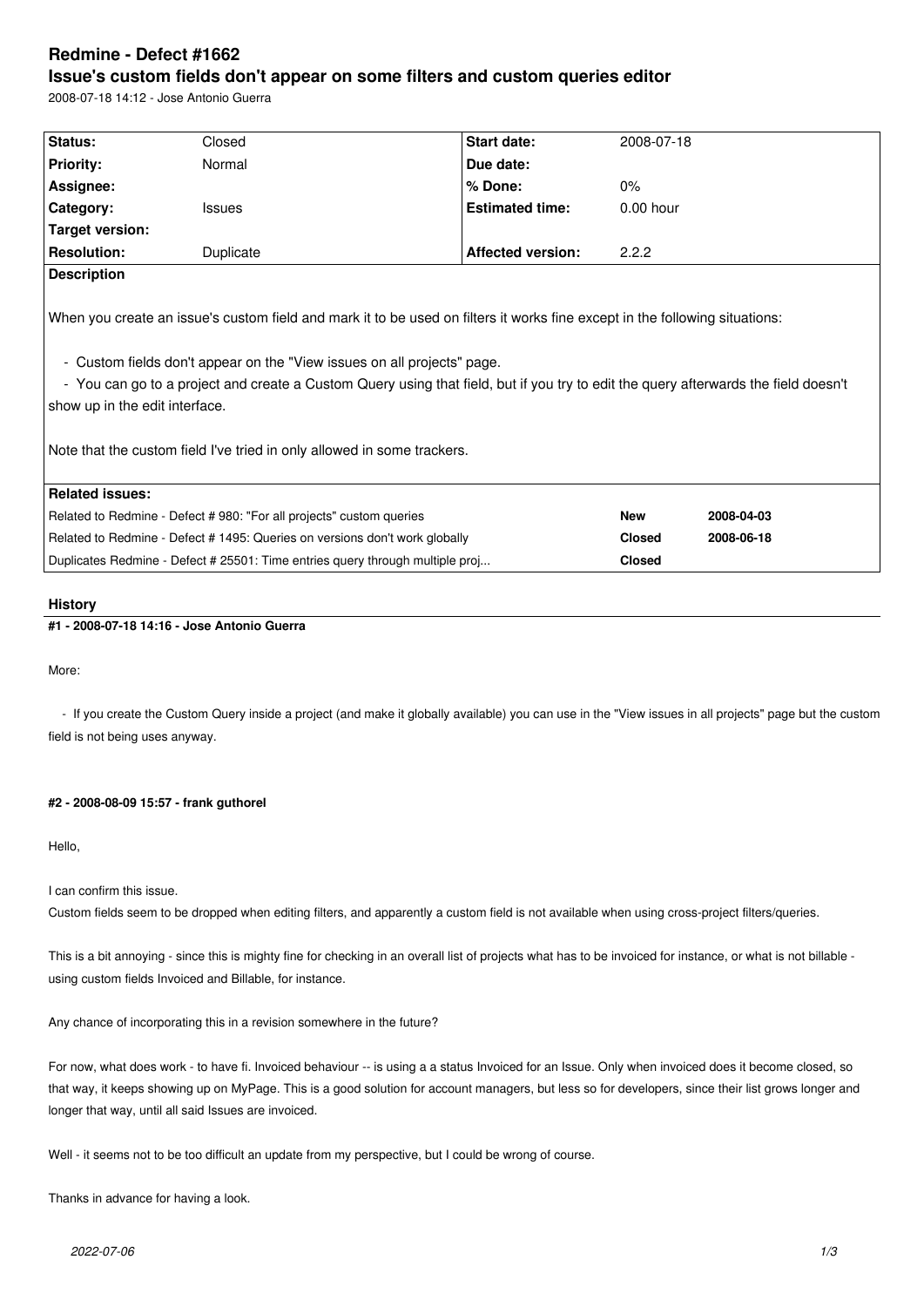#### **#3 - 2008-12-08 21:01 - Stephanie Collett**

This is a very strange bug, but I was able to find a workaround for version 0.7.3 for custom fields that are included for all projects.

- 1. Create your custom query with the custom fields for a specific project and save (Do not check 'For all projects').
- 2. Edit the custom query checking 'For all projects' and save.

The custom query should work for all projects including the cross-project issue list. Do not edit the custom query or it will drop the custom fields.

#### **#4 - 2012-10-28 19:33 - Daniel Felix**

I'm still able to reproduce this in current trunk (10742).

# **#5 - 2013-02-06 11:48 - Daniel Felix**

*- Target version set to Candidate for next major release*

One suggestion of this could be to reload the issue fields after selecting "global filter". Redmine couldn't provide filters which are systemwide, if the filter items won't be available systemwide.

Another suggestion would be, to throw out all projects which haven't these fields and just filter those projects which have this field enabled.

#### **#6 - 2013-02-06 11:48 - Daniel Felix**

*- Affected version (unused) changed from 0.7.3 to 2.2.2*

*- Affected version changed from 0.7.3 to 2.2.2*

#### **#7 - 2013-04-09 16:35 - Daniel Felix**

Checked this.

This one seems to be fixed in the 2.3 release:

*•You can go to a project and create a Custom Query using that field, but if you try to edit the query afterwards the field doesn't show up in the edit interface.*

This is still reproducible:

*•Custom fields don't appear on the "View issues on all projects" page. •If you create the Custom Query inside a project (and make it globally available) you can use in the "View issues in all projects" page but the custom field is not being uses anyway.*

The points which are still reproducible seem to be legit. Only fields which are enabled for all projects should be selectable on this filters.

### **#8 - 2014-12-29 15:18 - Pavel Potcheptsov**